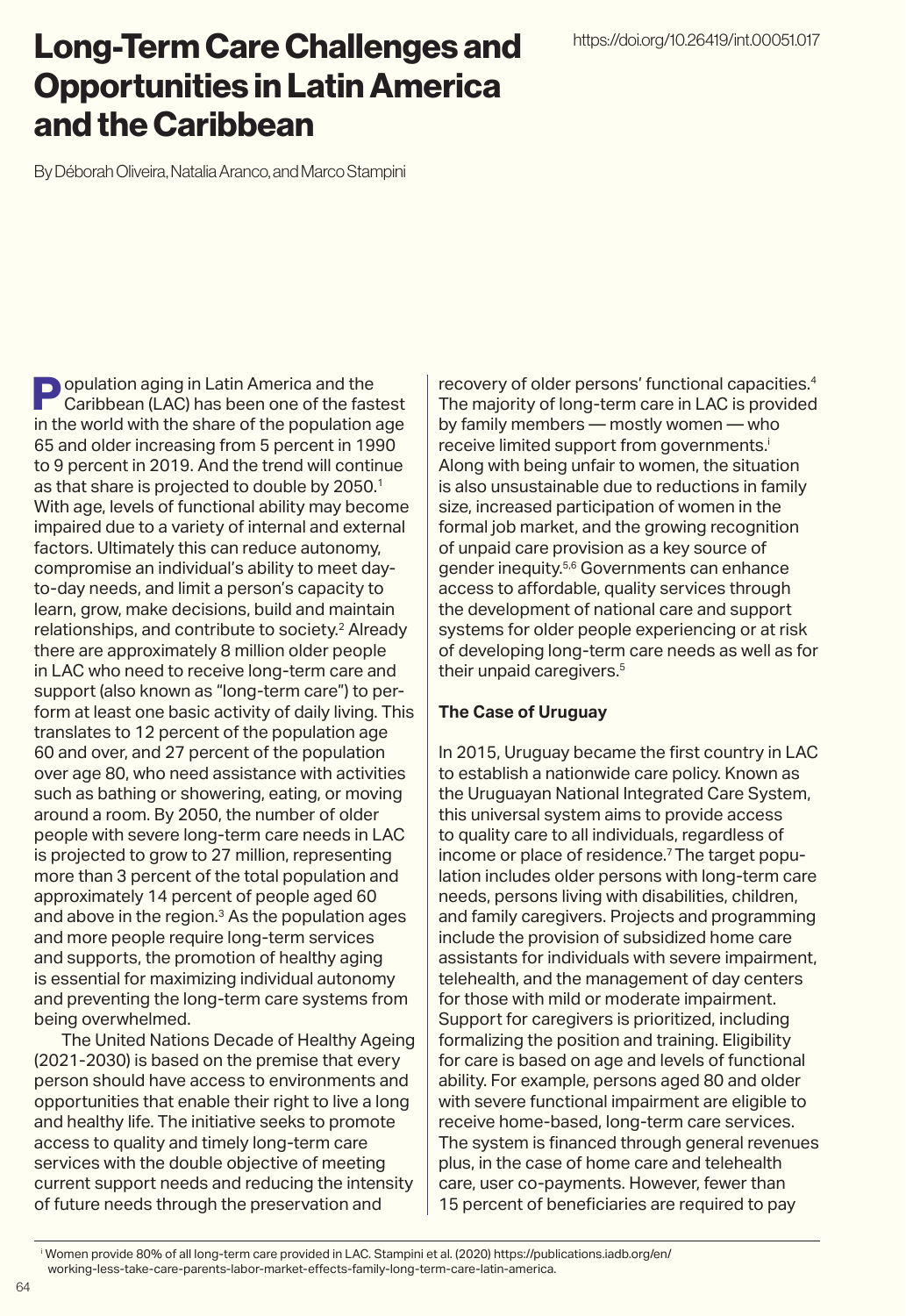# As the population ages and more people require long-term services and supports, the promotion of healthy aging is essential for maximizing individual autonomy and preventing the long-term care systems from being overwhelmed.

because the obligation of a co-payment is based on household income.

Other countries, including Costa Rica, the Dominican Republic, and Peru, are now following Uruguay's program, fueled by long-term care garnering political attention.

### **Financial Challenges**

Securing the necessary financial resources for a national long-term care system within contexts of strained budgets is a fundamental challenge. Even within the context of improving the social protection of older persons, long-term care needs compete with other priorities, such as improving the coverage and quality of pensions and health care. Depending on the target population and on the services to be provided, the estimated cost of a national long-term care system ranges between 0.3 percent and 1 percent of GDP.<sup>8</sup> By contrast, Uruguay spends 0.04 percent of GDP on long-term care (2017) and Chile 0.02 percent (2019).<sup>9,10</sup> The lack of financial resources allocated towards long-term care in these and other countries significantly limits

the amount of services that can be provided and the number of people supported. For example, in Uruguay, only 11 percent of older persons with severe long-term care needs receive services from the government (including home care or teleassistance subsidies, day care, or residential care). In Chile, coverage is estimated to be 6 percent.<sup>ii</sup>

The financial costs of establishing a longterm care system should be considered jointly with the savings that system can potentially facilitate. In particular, long-term care services can reduce costs in the health care sector and can boost economic productivity by enabling family caregivers, who are primarily women, to increasingly participate in the labor market.

### **Improving Care and Regulation**

The quality of services represents another important challenge. Most countries in LAC have set legal standards for residential and day care centers regarding their infrastructure, user-tostaff ratio, and the type of services that should be offered by authorized providers. However,

ii Authors' own calculations based on data from household surveys (ELPS Uruguay 2013 and ELPS Chile 2015), Aranco and Sorio (2018), and Molina et al. (2019).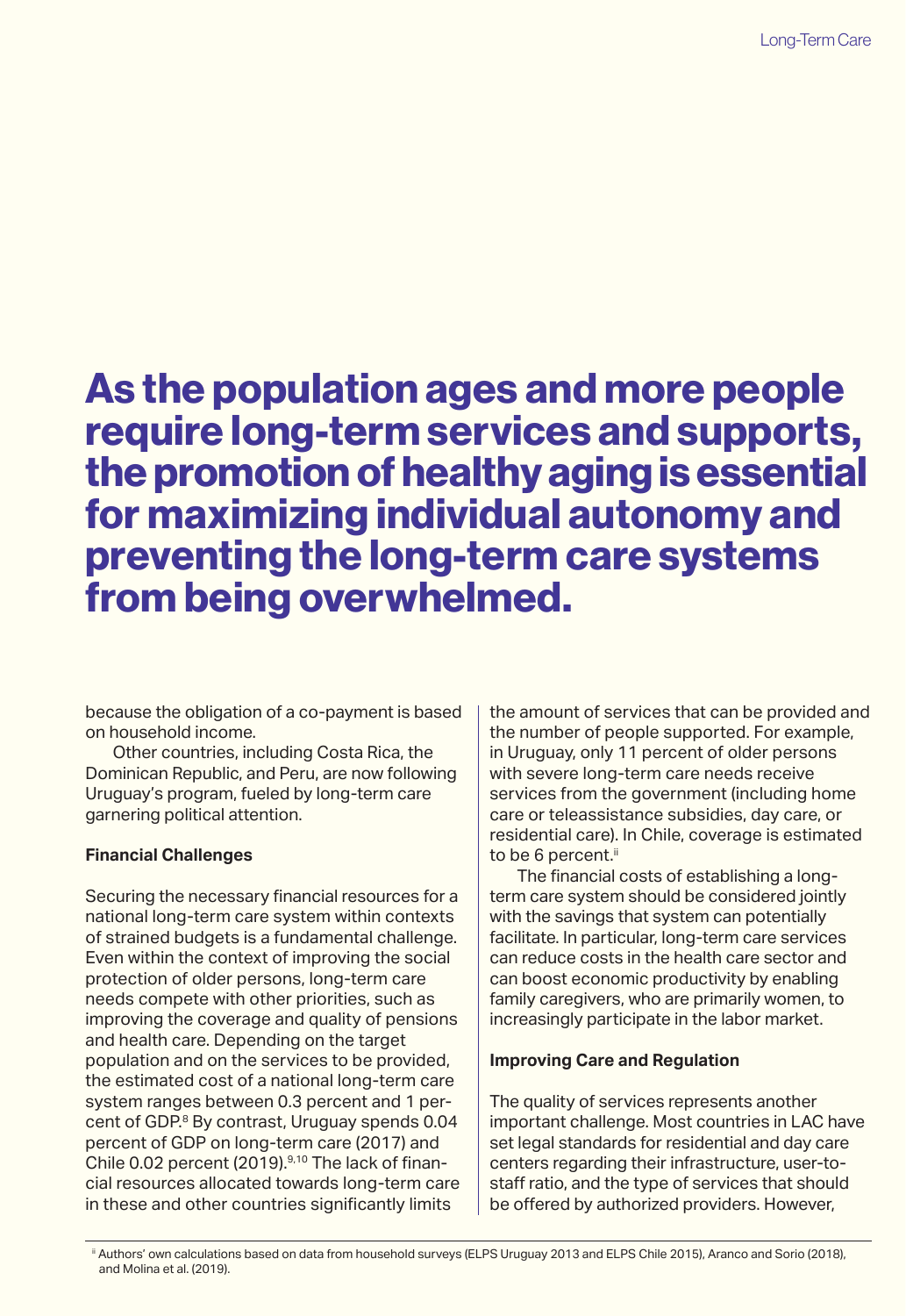Investing in implementing and strengthening longterm care systems is key to providing the expansive care and support the aging population of LAC will require.

compliance with these standards is low due to a lack of resources for monitoring. Data from Uruguay shows that in 2019, only 2 percent of residence centers had legal authorization to operate.9 In Argentina and Chile, the absence of a national registry of institutional service providers makes monitoring even harder.<sup>10,11</sup> As a result, the number of institutions that operate without legal authorization — and hence, unverified quality standards — remains high.

Compounding the regulatory issues is a long-term care workforce that is characterized by low levels of training, low salaries, and high levels of informality. The formalization of caregiving is key to ensuring service quality as well as the redistribution of the care work across genders. In Colombia, only 30 percent of care workers in the institutional sector has adequate training.12 In Mexico, a staggering figure of only 3 percent of workers are adequately trained.13 Uruguay sought to address the lack of training with a national care policy that explicitly invests in the training and formalization of paid caregivers. However, the country hasn't been able to keep pace with demand, as the strengthened educational system has been encumbered with long wait lists for training and accreditation courses.

### **The Path Forward**

Investing in implementing and strengthening long-term care systems is key to providing the expansive care and support the aging population of LAC will require. Not only do LAC governments need to provide the necessary financial support but they must also find ways to improve their regulatory authority and help train a sufficient workforce and secure quality care. Making these investments will enhance access to affordable, quality services and supports at a critical time when the number of older people needing assistance is projected to grow with the overall aging of the population. ●